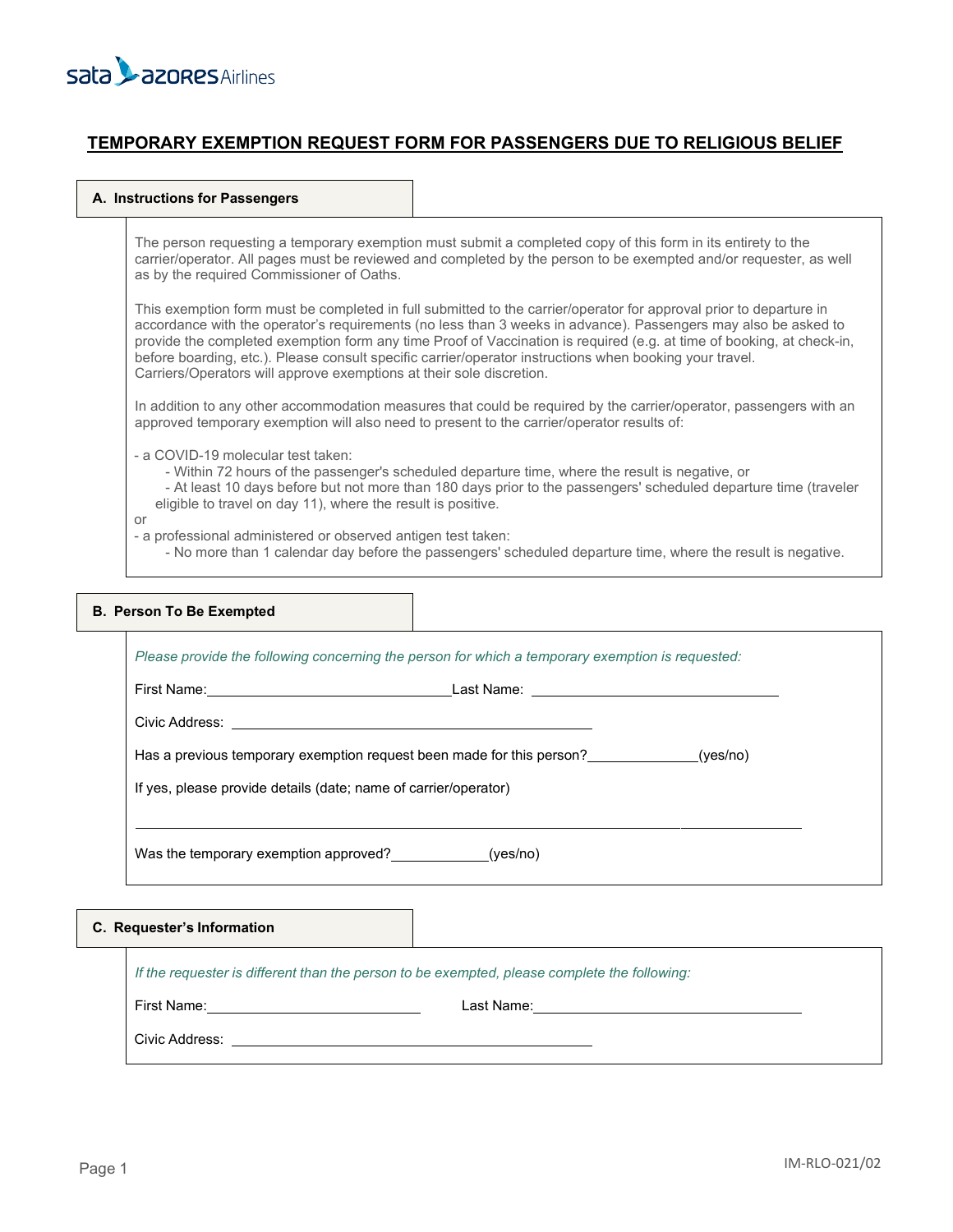# sata **L**azores Airlines

#### **D. Travel Information**

*Please provide the following travel details for the person for which a temporary exemption is requested:* 

Date of Departure: Departure City/Airport

Destination:

| Travel code (flight number) _ |  |  |  |
|-------------------------------|--|--|--|
|-------------------------------|--|--|--|

| E. Religious Belief(s) |                                                                                                                                                                                                                                                                                                                                     |  |
|------------------------|-------------------------------------------------------------------------------------------------------------------------------------------------------------------------------------------------------------------------------------------------------------------------------------------------------------------------------------|--|
|                        | Please provide the requested information concerning your sincere religious belief.                                                                                                                                                                                                                                                  |  |
|                        | Note, leaders and members of a number of religions and religious denominations (e.g., Islam, Roman<br>Catholicism, Judaism, Greek Orthodox, Mennonites, Jehovah's Witnesses, Christian Science) have released<br>public statements indicating their support for the COVID-19 vaccine specifically in the interest of public health. |  |
|                        |                                                                                                                                                                                                                                                                                                                                     |  |
| vaccinated:            | Detailed explanation within the text box of how your sincere religious belief precludes an ability to be                                                                                                                                                                                                                            |  |
|                        |                                                                                                                                                                                                                                                                                                                                     |  |
|                        |                                                                                                                                                                                                                                                                                                                                     |  |
|                        |                                                                                                                                                                                                                                                                                                                                     |  |
|                        |                                                                                                                                                                                                                                                                                                                                     |  |
|                        |                                                                                                                                                                                                                                                                                                                                     |  |
|                        |                                                                                                                                                                                                                                                                                                                                     |  |
|                        |                                                                                                                                                                                                                                                                                                                                     |  |
|                        |                                                                                                                                                                                                                                                                                                                                     |  |
|                        |                                                                                                                                                                                                                                                                                                                                     |  |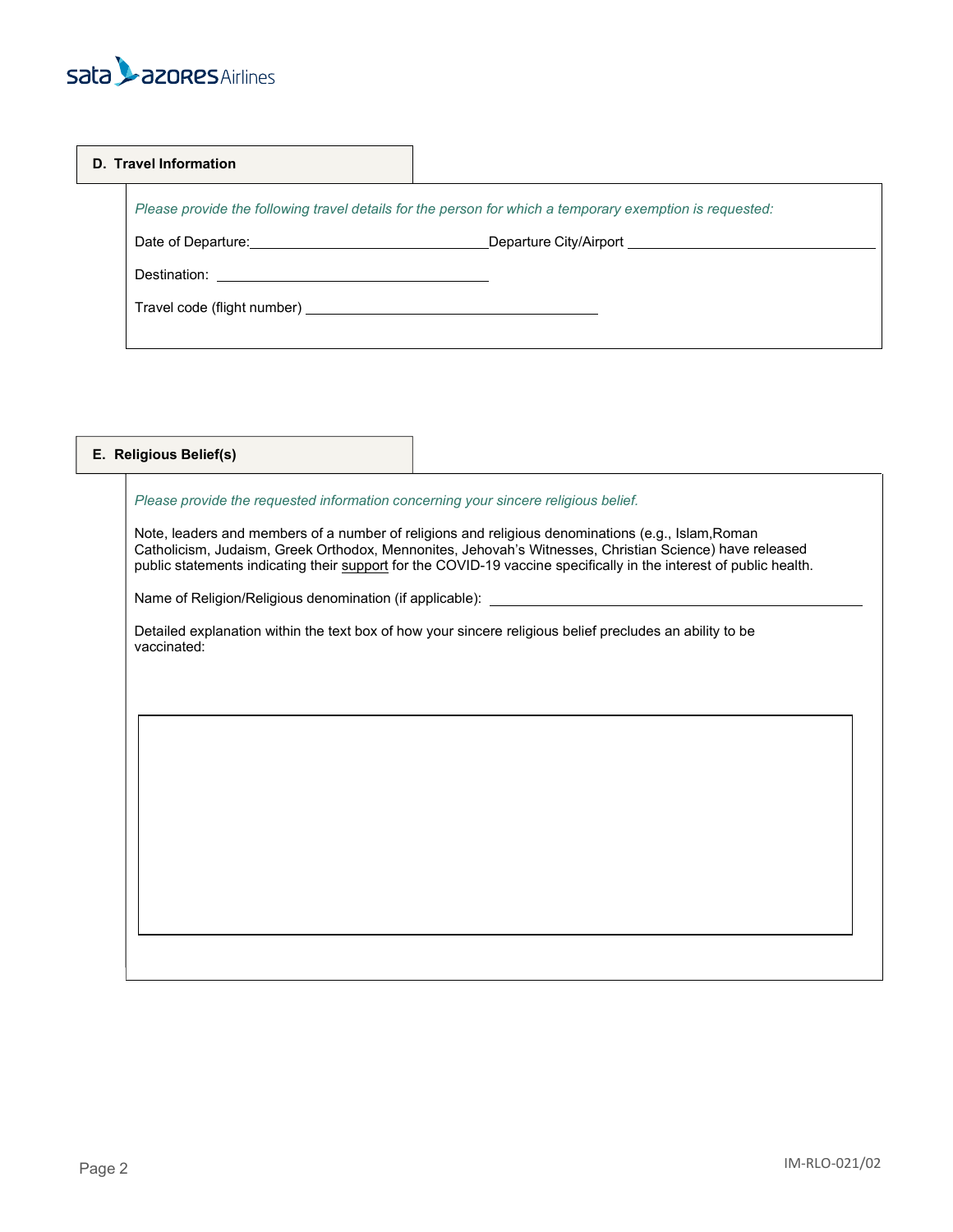

| F. Requester's Oath Or Solemn Affirmation                                                                                                                                                                                      |
|--------------------------------------------------------------------------------------------------------------------------------------------------------------------------------------------------------------------------------|
| I hereby make oath or solemnly affirm and say that I am/or the person for which the exemption is requested<br>is unable to be vaccinated because of a sincere religious belief(s).                                             |
| I hereby make oath or solemnly affirm that all information included in this form is true and accurate.                                                                                                                         |
| Signature: Equipment of the Contract of Contract of Contract of Contract of Contract of Contract of Contract of Contract of Contract of Contract of Contract of Contract of Contract of Contract of Contract of Contract of Co |
|                                                                                                                                                                                                                                |

|                                                                                                                                                                                                                                    |                                                                                                                                                                                                                                      | (Municipality) |
|------------------------------------------------------------------------------------------------------------------------------------------------------------------------------------------------------------------------------------|--------------------------------------------------------------------------------------------------------------------------------------------------------------------------------------------------------------------------------------|----------------|
| $\mathsf{in}$ . The set of the set of the set of the set of the set of the set of the set of the set of the set of the set of the set of the set of the set of the set of the set of the set of the set of the set of the set of t | (Province, State, or Country) on <b>contral contract and contract and contract and contract and contract and control contract and contract and contract and contract and contract and contract and contract and contract and con</b> | (Date)         |
| Signature: the contract of the contract of the contract of the contract of the contract of the contract of the contract of the contract of the contract of the contract of the contract of the contract of the contract of the     |                                                                                                                                                                                                                                      |                |

#### **H. Acknowledgement - False Or Misleading Information**

I acknowledge that it is an offence under section 131 of the *[Criminal](https://laws-lois.justice.gc.ca/eng/acts/c-46/) Code* to make a false statement underoath or solemn affirmation, by affidavit, solemn declaration or deposition or orally, knowing that the statement is false. It is further an offence under section 366 of the *Criminal Code* to make a false document, knowing it to be false.

As per the applicable Transport Canada Order, a person who provides information to a carrier/operator that is known to be false or misleading may also be subject to an administrative monetary penalty or other enforcement action, including prosecution.

### **I. Personal Information**

Your privacy is important. Personal information you provide in this form will be used for the purposes of determining the qualification of the person identified on this form for temporary exemption from the requirements of the applicable Transport Canada Order. Please note that the Carrier/Operator is subject to applicable privacy legislation with respect to the handling of your personal information. The personal information in this form may be provided to and used by Transport Canada for the purpose of audit and enforcement. The Minister of Transport may collect this personal information pursuant to the applicable legislation, under the *Aeronautics Act, Railway Safety Act or Canada Shipping Act, 2001*.